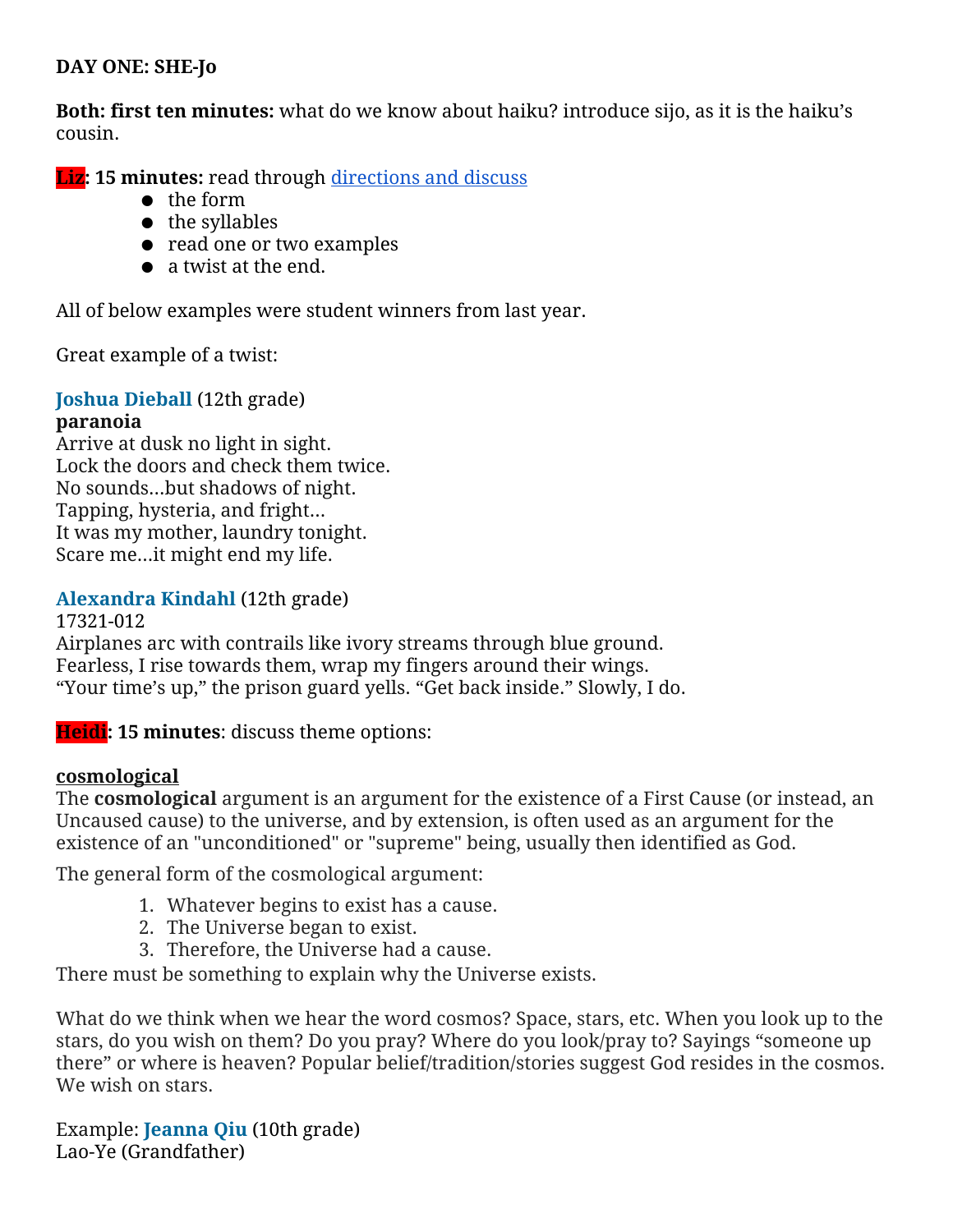The moon interrupts, the stars wink—the inky sky is their playfield. In China, Grandfather climbed mountains to greet the escorts of Night. Though now in America, he still salutes the moon and stars.

How does this fit with the cosmo theme? How does the sijo feel lyrical/like a song?

# metaphysical

Metaphysical poetry is concerned with the whole experience of man. The poetry is about the profound areas of experience - about love; about man's relationship with God - the eternal perspective, and about pleasure, learning and art.

They are brief but intense meditations, characterized by striking use of wit, irony and wordplay. That is Josh Dieballs!

## Caleb Burton (11th grade)

The Veteran A man and his rifle, alone in a field of despair. His destiny speaks to him, as bullets cut through the broken trees. Fallen brothers cry from graves, he soon joins their eternal darkness.

## pastoral themes

"Pastoral" (from *pastor*, Latin for "shepherd") refers to a literary work dealing with shepherds and rustic life. Pastoral poetry is highly conventionalized; it presents an idealized rather than realistic view of rustic life.

Common topics of pastoral poetry include:

- love and seduction
- the value of poetry
- death and mourning
- the corruption of the city or court vs. the "purity" of idealized country life
- politics

#### Hapshiba Kwon (10th grade)

Rustling fabrics, I explore seas of tweed, paisley blouses, and plaid. Tangible remembrances; your days of youth, have become mine. Clothed in strength, now you chase no trends. Wrinkled, gray, lovely threads.

What are we noticing about these themes? Anything you write should fit with one of these themes.

Notice how each poem has a story, a character, plot arch, etc. Give students 10 minutes to brainstorm one story idea for each of the themes.

10 min: Share your story ideas for one of the themes.

With the **last 10 minutes**, students should decide what they will write about. What will your theme/story idea be? Keep in mind that each sijo should have a TWIST at the end.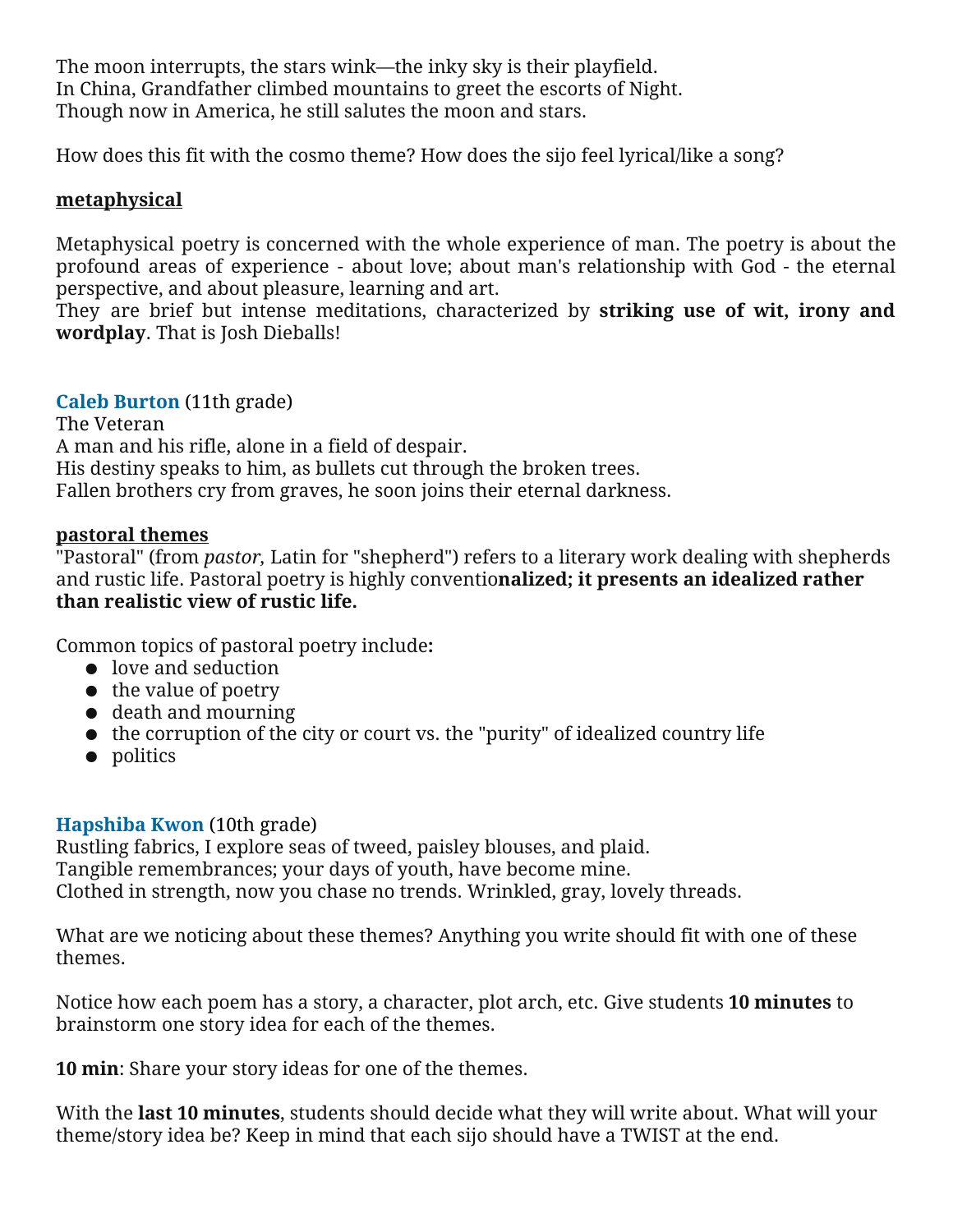#### DAY TWO:

Liz: All poems have story and structure. Sijo has a predetermined structure. Let's review this structure.

You decided last class your theme and story idea. Now, you need to decide are you going to write your poem in three lines or in six?

Review structure: All poems have story and structure. Sijo has a predetermined structure:

- If your sijo is three lines, each line will average 14-16 syllables for a total of 44-46 syllables in the entire poem.
	- First line: 3-4-4-4; Second line: 3-4-4-4; Third line: counter-theme, 3-5, and conclusion of the poem, is written as 4-3.
- $\circ$  If your sijo is six lines, each line will contains two syllable groupings instead of four.
	- Each line will have 6-9 syllables; the last half of the final line may be shorter than the rest, but should contain no fewer than 5 syllables

When you write a sijo, think of the traditional 3-part structure of a narrative (conflict, complication, climax). The sijo may tell a story (as the ballad does), examine an idea (as the sonnet does), or express an emotion (as the lyric does). Whatever the purpose, the structure is the same: line 1 of the 3-line pattern introduces a situation or problem; line 2 develops the idea; and line 3 provides climax and closure.

Remember the three characteristics that make the sijo unique: structure, musical/rhythmic elements, and the twist.

Ancient poets rarely titled sijos.

#### Heidi reads:

Kim Chang-Up (1658-1721) The spring breeze melted snow on the hills, then quickly disappeared. I wish I could borrow it briefly to blow over my hair and melt away the aging frost forming now about my ears.

Discuss the story. What can you visualize in this poem? Why is it successful? What kind of stylistic devices are present?

Hwang Chin-I (1506-1544)

Green grass covers the valley. Do you sleep? Are you at rest? O where is that lovely face? Can mere bones lie buried here? I have wine, but no chance to share it. Alone, I pour it sadly.